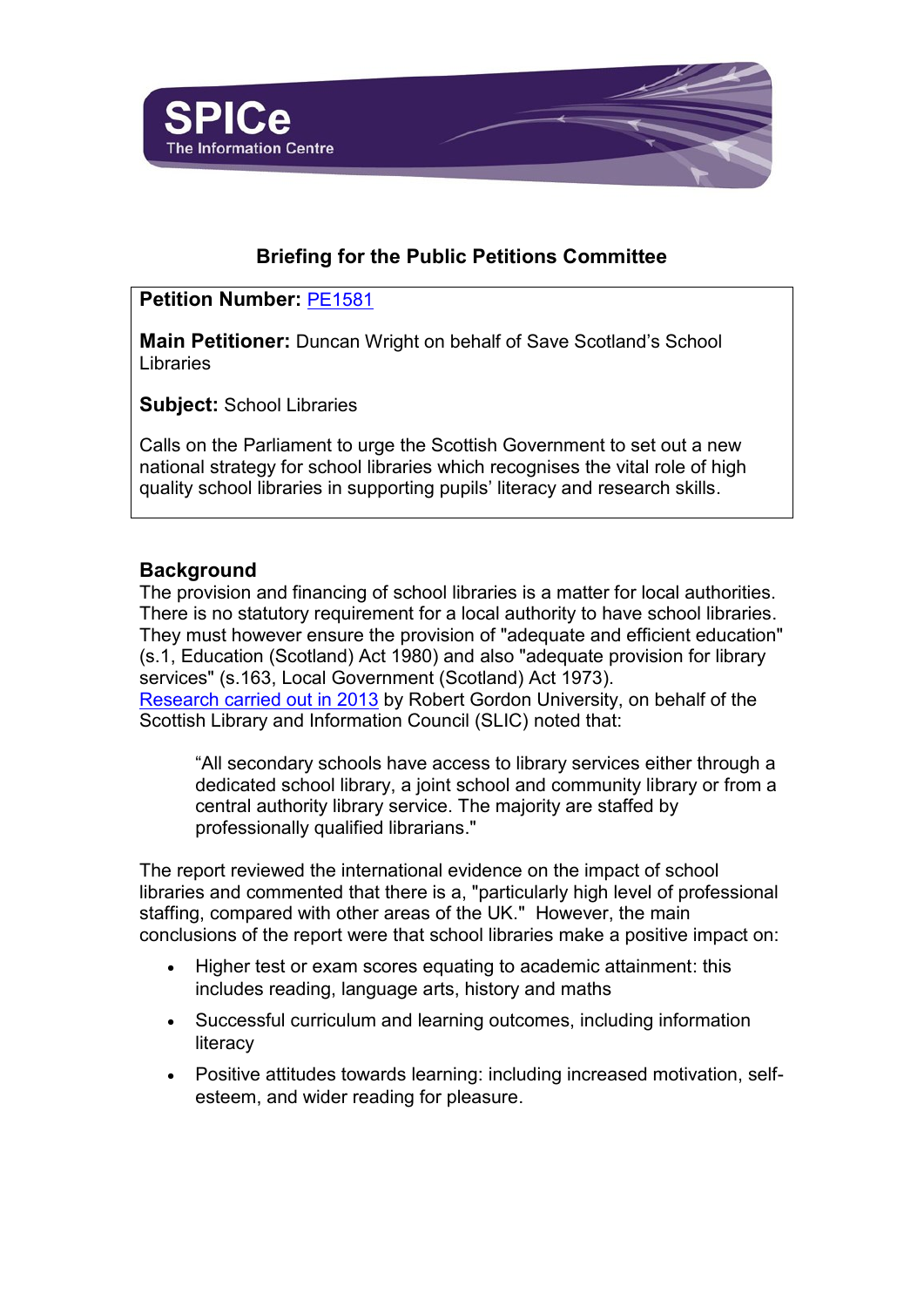The number of school library staff serving in Scottish secondary schools over the last five years is set out in the chart below. Numbers fell in 2012, since when they have remained relatively stable.



**Chart 1: Secondary school library staff, 2010 to 2014**

Source: Teacher Census supplementary data for relevant year. Available at: <http://www.gov.scot/Topics/Statistics/Browse/School-Education/teachcenssuppdata> (Almost all school library staff are in secondary schools. There have been between 1 and 4 library staff in primary schools over the last five years.)

Some local authorities have proposed making cuts to school library services see for example Argyll and Bute [\(Herald 3 October\)](http://www.heraldscotland.com/news/13801294.School_librarians_amongst_those_earmarked_for_Argyll_s_cuts/). This is part of proposals for cuts across the range of council services.

In 2015, the Scottish Parliament's Local Government and Regeneration Committee concluded in its [report on the 2015/16 draft budget,](http://www.scottish.parliament.uk/parliamentarybusiness/CurrentCommittees/85395.aspx#d) that the total local government allocation for 2015/16 was, "increasing in cash terms but essentially flat in real terms." However, local authorities are expecting financial austerity in the years ahead. The actual funding position for 2016/17 may not be known until January, because of the timing of the UK Government spending review.

## **Scottish Parliament Action**

In February, Ken MacIntosh MSP asked a series of questions about school libraries (S4W-24554, 24553 and 24552). He asked: how the Government is demonstrating its support for school libraries (response below), what the collective budget was for school libraries (not collected centrally) and how many have closed (not collected centrally).

## **Scottish Government Action**

Asked in a PQ how the Scottish Government is demonstrating its support for school libraries, Alasdair Allan MSP, said: